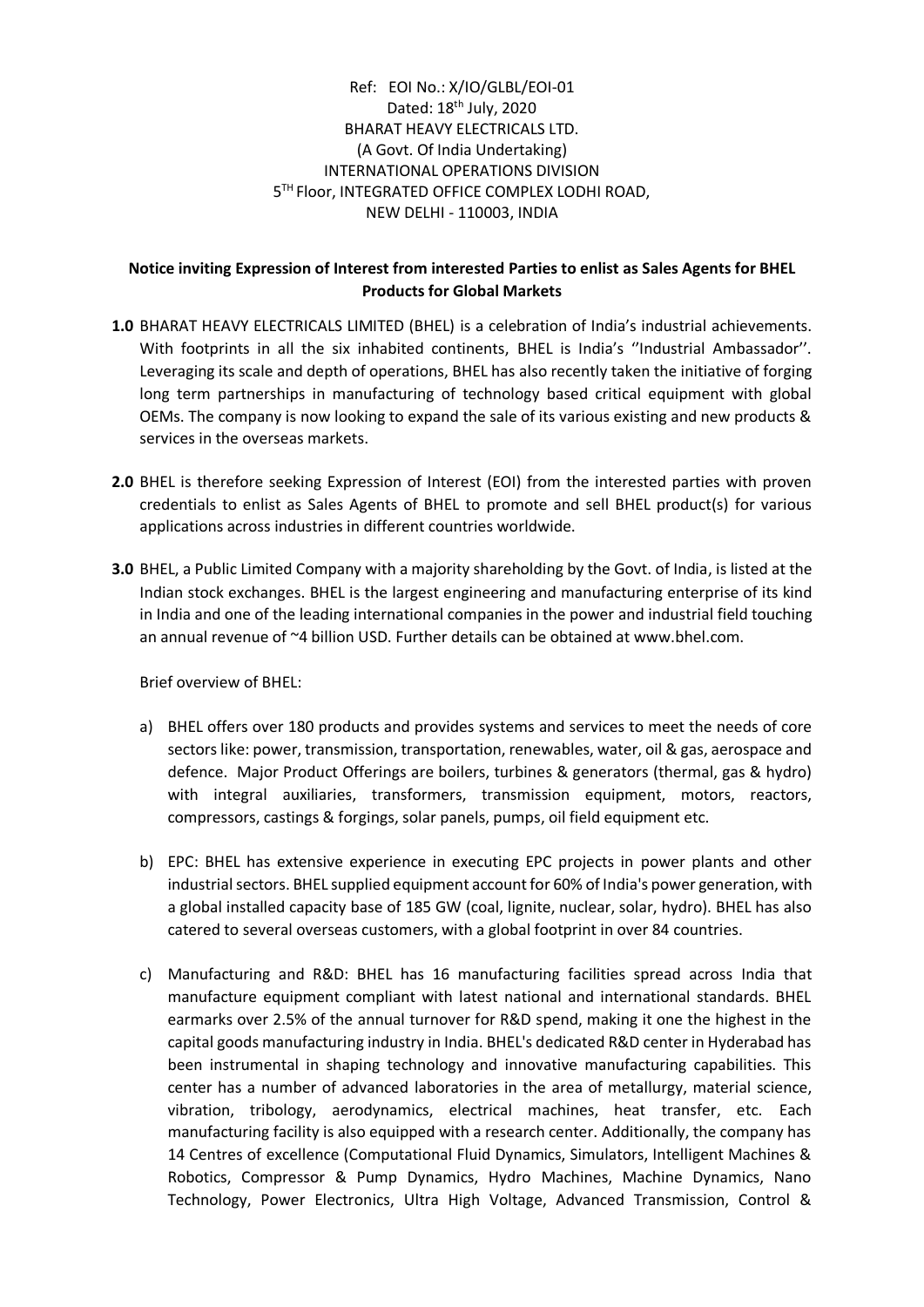Instrumentation, Permanent Magnet Generators, Surface Engineering, Coal Research, Advance Fabrication Technology etc) and 5 specialised research institutes spread across the country (Welding Research Institute at Trichy, Ceramic Research Institute at Bangalore, Centre for Electric Traction at Bhopal, Pollution Control Institute at Hardwar etc.).

- d) Technology partnerships: BHEL has collaborated with several global players in establishing over 75 technology collaborations over the years. These partnerships have helped both parties, fruitfully benefit by sharing technology, know-how and resources. Currently, there are 14 active technology collaborations in place to support manufacturing. BHEL also has 3 active joint ventures in place today.
- e) Exports: With an installed base of 11GW outside India and ongoing projects of ~6GW, BHEL has experience in 84 countries for different products and projects.
- **4.0 Products offered:** Sales Agents are proposed to be enlisted for the following existing product offerings of BHEL:
	- 4.1 **Electrical Machines** AC Squirrel cage, Slip ring, Synchronous, Variable speed motors; Industrial Alternators and Motors for Hazardous applications
	- 4.2 **Valves** for Power and Industrial Applications
	- 4.3 **Castings and Forgings** of creep resistant alloy steels, stainless steel and other grades of alloy steels meeting stringent international specifications
	- 4.4 **Transformers, Reactors, Switchgear, other transmission Products**
	- 4.5 **Compressors** Multistage Centrifugal compressors along with auxiliary systems for different applications
	- 4.6 **Solar Photovoltaics**
	- 4.7 **Oil Field Equipment**  Onshore oil rigs, well heads and X Mas trees
	- 4.8 **Other Products**  on a case to case basis.

Details of BHEL's product profile are available on company website [www.bhel.com.](http://www.bhel.com/) Brochures of above products can be downloaded using the link given below:

[http://www.bhel.com//assets/downloads/5f10004118aa2Brochures.pdf](http://www.bhel.com/assets/downloads/5f10004118aa2Brochures.pdf)

#### **5.0 Indicative terms of Sales Agency Agreement:**

#### **Sales Agent's Scope**

- 5.1 To Promote, market and facilitate sale of identified BHEL Product(s) within the agreed Country.
- 5.2 To Act as representative of BHEL and liaison with owners, clients, related authorities, consultants etc.
- 5.3 Ensure Pre-Qualification/Registration of BHEL Products with the Clients / Consultants / other agencies as required. Necessary support for the registration and any prescribed fee and expense towards local certification will be borne by BHEL at actuals.
- 5.4 To engage sufficient technical manpower to ensure proper marketing and pre award / post award support to BHEL including with authorities for Customs, Immigration, Taxation, Security etc.
- 5.5 To keep BHEL updated about the market developments, competitive scenario and strategic information on regular basis as required by BHEL. A report on market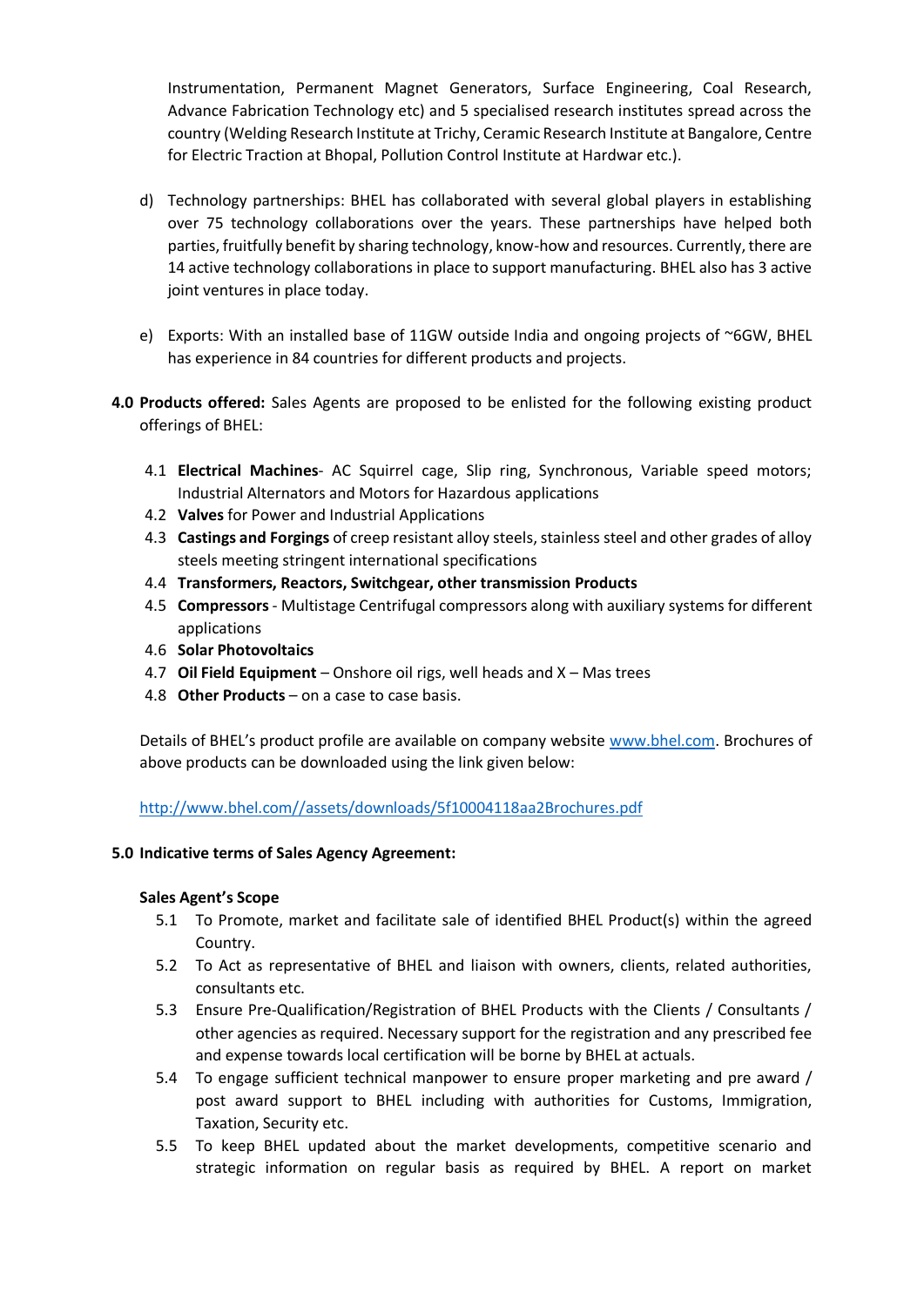intelligence, competitor profile & activities, client's plan & projections, advance information on forthcoming business / tenders etc. to be provided once a quarter at least.

- 5.6 To Provide assistance to BHEL for following activities as & when asked by BHEL at no extra cost.
	- 5.6.1 To arrange meeting/Video Conference/Tele conference with the client
	- 5.6.2 Arranging visa Invitation letters for staff of BHEL visiting the destination country
	- 5.6.3 To provide Interpreter service if required for discussions with the client
	- 5.6.4 To provide translation services if required
	- 5.6.5 Provide support in identification of Legal and regulatory services, local subcontractors
	- 5.6.6 Coordination for client visit to BHEL, if required
	- 5.6.7 Other miscellaneous activities
- 5.7 Liaison with the Client for smooth execution of the purchase orders/contracts & closure thereof including required approvals from clients for any drawings / documents, inspection, dispatch clearance, test acceptance, final taking over etc. Assist in timely release of payments to BHEL in conformity with contractual terms and conditions. Liaison for all banking activities including Bank Guarantee preparation, collection, extension etc.
- 5.8 Assist in release of all bank guarantees from the client on completion of contractual obligations by BHEL, if applicable

#### **BHEL's Scope**

5.9 BHEL will provide support for the promotion of the Products in the target country by making available Product presentations, product brochures, discussions with technical experts as and when required.

#### **Terms of Engagement**

5.10 Sales Agent will be enlisted for a Product/Products mentioned at serial no. 4.0 based on evaluation of their credentials and interest as submitted under this EOI.

There will be only one Sales Agent appointed for a particular product of BHEL in any one country. However, same Sales Agent may be appointed for more than one products in a country.

- 5.11 Agency Agreement will be initially valid for a period of two years and the same may be extended further with mutual consent, one year at a time, and any extension will be based on the performance.
- 5.12 In case of Non-Performance by the appointed Sales Agent; BHEL reserves the right to terminate the agency agreement any time before the expiry of the Agreement period. Valid reasons of non-performance will be detailed in the agreement.

#### **Mandatory Prequalification Requirement:**

5.13 The parties will have to meet the following minimum requirements to qualify for the subsequent detailed due diligence and evaluation of their proposal. Parties not meeting these requirements after completion of initial screening shall not be considered for further evaluation. The documents required to be submitted in support of meeting these requirements are to be furnished along with the response to this EOI: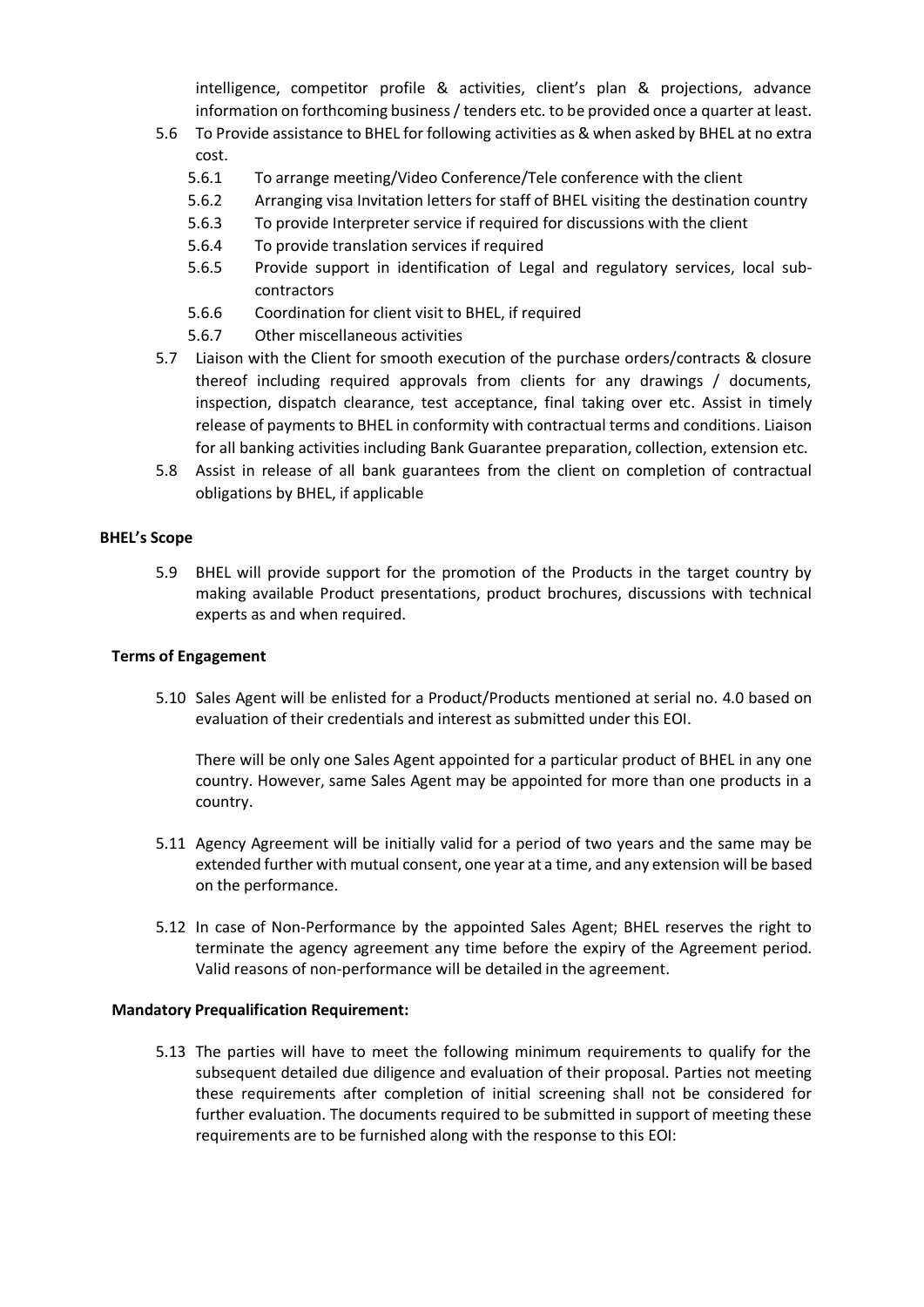| Sl. No         | Requirement                                                                                                                                                                                                                         | <b>Support Document required</b>                                                                                                                                                                                                                                                      |
|----------------|-------------------------------------------------------------------------------------------------------------------------------------------------------------------------------------------------------------------------------------|---------------------------------------------------------------------------------------------------------------------------------------------------------------------------------------------------------------------------------------------------------------------------------------|
| 1              | of a legible and<br>Submission<br>legally<br>Expression<br>of<br>Interest<br>executed<br>document                                                                                                                                   | Document as per EOI format no.<br>IO:EOI:20:01, duly signed by the<br>authorised representative. Power of<br>Attorney in favour of signing authority                                                                                                                                  |
| $\overline{2}$ | Party to be a Company/Firm/Entity<br>(individuals not eligible to participate)                                                                                                                                                      | to be submitted.<br>Valid Registration document in the<br>Country of interest;<br>Proof of office address                                                                                                                                                                             |
| 3              | Proof of solvency                                                                                                                                                                                                                   | Bank account details showing name,<br>address, account number etc. with<br>latest statement of above account<br>duly endorsed by same bank; or<br>banker's<br>certificate/chamber<br>of<br>auditor certificate<br>commerce/<br>οf<br>solvency;<br>Suggestive format no. IO:EOI:20:02. |
| 4              | Should not have place of business in<br>India                                                                                                                                                                                       | Certificate<br>format<br>as<br>per<br>no.<br>IO:DP:MKT:F06-07.                                                                                                                                                                                                                        |
| 5              | No conflict of interest between business<br>of BHEL's Products & services in the<br>target country and Party's other interest                                                                                                       | Affidavit or Confirmation on Letter<br>Head<br>format<br>as<br>per<br>no.<br>IO:DP:MKT:F06-01.                                                                                                                                                                                        |
| 6              | Adherence to the laws of target country,<br>domicile country of Party with no<br>blacklisting, no legal cases for anti-<br>bribery, no malpractices                                                                                 |                                                                                                                                                                                                                                                                                       |
| $\overline{7}$ | Compliance to the laws of target<br>country:<br>Whether target country has laws<br>$\overline{\phantom{0}}$<br>prohibiting the appointment of<br>agent<br>Establish that Party is eligible to<br>act as agent for foreign principle | Certificate from legal firm/lawyer,<br>Indian Mission in target country, Govt.<br>agency<br>in<br>target<br>country,<br>self-<br>certificate attested<br>by legal<br>firm/<br>lawyer<br>format<br>as<br>per<br>no.<br>IO:DP:MKT:F06-02 and IO:EOI:20:03.                              |
| 8              | Presence in target country                                                                                                                                                                                                          | Party to confirm it has office in target<br>format<br>country,<br>as<br>per<br>no.<br>IO:DP:MKT:F06-03.                                                                                                                                                                               |

**Note:** All the above documents shall be submitted in English only. Where ever a certificate / document is in another language then an English translation for that document is to be submitted.

- **6.0 Evaluation Criteria:** The parties who meet the mandatory requirement after initial screening shall be further evaluated based on inter alia the following criteria:
	- 6.1 Experience of the Party with BHEL in the past, if any. (Documents with respect to past engagement with BHEL to be submitted).
	- 6.2 Past track record of business done by the prospective party with the following:
		- a) Target customers for similar product.
		- b) Target customers for different products.
		- c) Other companies for similar products in the country of prospective business.
		- d) Other companies for other products in the country of prospective business.

Higher the track record of above business, evaluation priority to be better.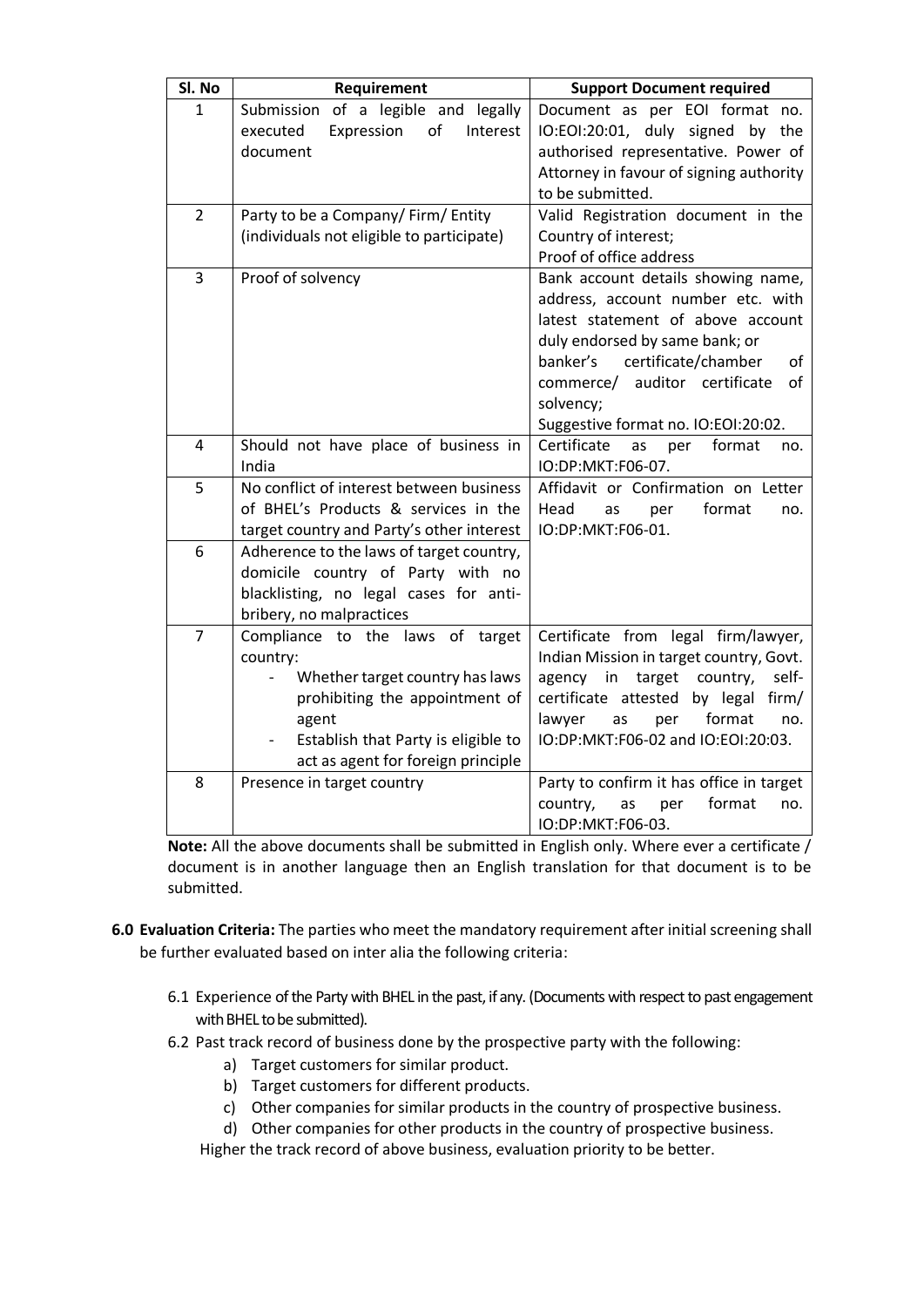- 6.3 Reference/ Recommendation from the following (as many as possible to comply will be preferred)
	- a) Indian Mission looking after that Country/ Mission of that country looking after India.
	- b) Customers, Trade Associations, Local chambers of Commerce in that country.
	- c) Ministries / Govt. agencies in country of prospective business.
	- d) Engineering Consultants of international repute who have worked in the country of prospective business.
	- e) Other Govt. of India owned companies who have worked in the country of prospective business.
	- f) Ministries / Govt. agencies from India.

More the number of above reference/recommendations (as accepted), evaluation priority to be better.

- 6.4 Registration / enlisting of Products done by Party for different OEMs / customers in the target country/ other country till date. Higher the track record, evaluation priority to be better
- 6.5 Revenues and Profits. Annual financial report of last 3 years (minimum 2 years required) to be submitted. Strong financials to have higher priority.
- 6.6 Office details and resources available such as staff (technical/non-technical), assets etc. in the target country. It is preferred that party should have English speaking staff to interact with BHEL, else party will use the service of interpreter. All communication with BHEL shall be in English. Higher the assets/resources, evaluation priority to be better.
- 6.7 Business presentation, if required. This would be called for at the discretion of BHEL, generally in case where there are more than one interested parties.

**Note:** All the documents shall be submitted in English only. Where ever a certificate / document is in another language then an English translation for that document is to be submitted.

- **7.0 Evaluation Process and Timeline:** The Parties meeting Mandatory Qualification Requirements as per clause 5.13 will be evaluated as per Evaluation Criteria as per clause 6.0.
	- 7.1 Interested Parties willing to submit EOI as per this notice will initially confirm their interest through email to addresses at clause 9.0 below by  $8<sup>th</sup>$  August, 2020. (Not meeting this requirement will not lead to disqualification)
	- 7.2 Interested Parties are required to submit EOI along with all the documents required latest by 29th August, 2020 through email. Original hard copy of their EOI must reach BHEL office latest by  $11<sup>th</sup>$  September, 2020. Any delay in meeting above deadline may lead to their disqualification. Therefore, parties are encouraged to submit all the required documents as soon as possible without waiting for the end date.
	- 7.3 As soon as EOI is received from the interested parties, same shall be checked by BHEL for the completeness of the documents as per the checklist (Format No IO:EOI:20:CHKLST). Parties will be contacted by BHEL by  $5<sup>th</sup>$  September, 2020 for submitting any missing information / documents. Such information / documents shall be promptly submitted through email and original hard copy of the same shall reach BHEL office latest by 19<sup>th</sup> September, 2020.
	- 7.4 Parties may parallely be asked to also make a business presentation including on market information and business potential in the target country for the BHEL Products through Video Conferencing.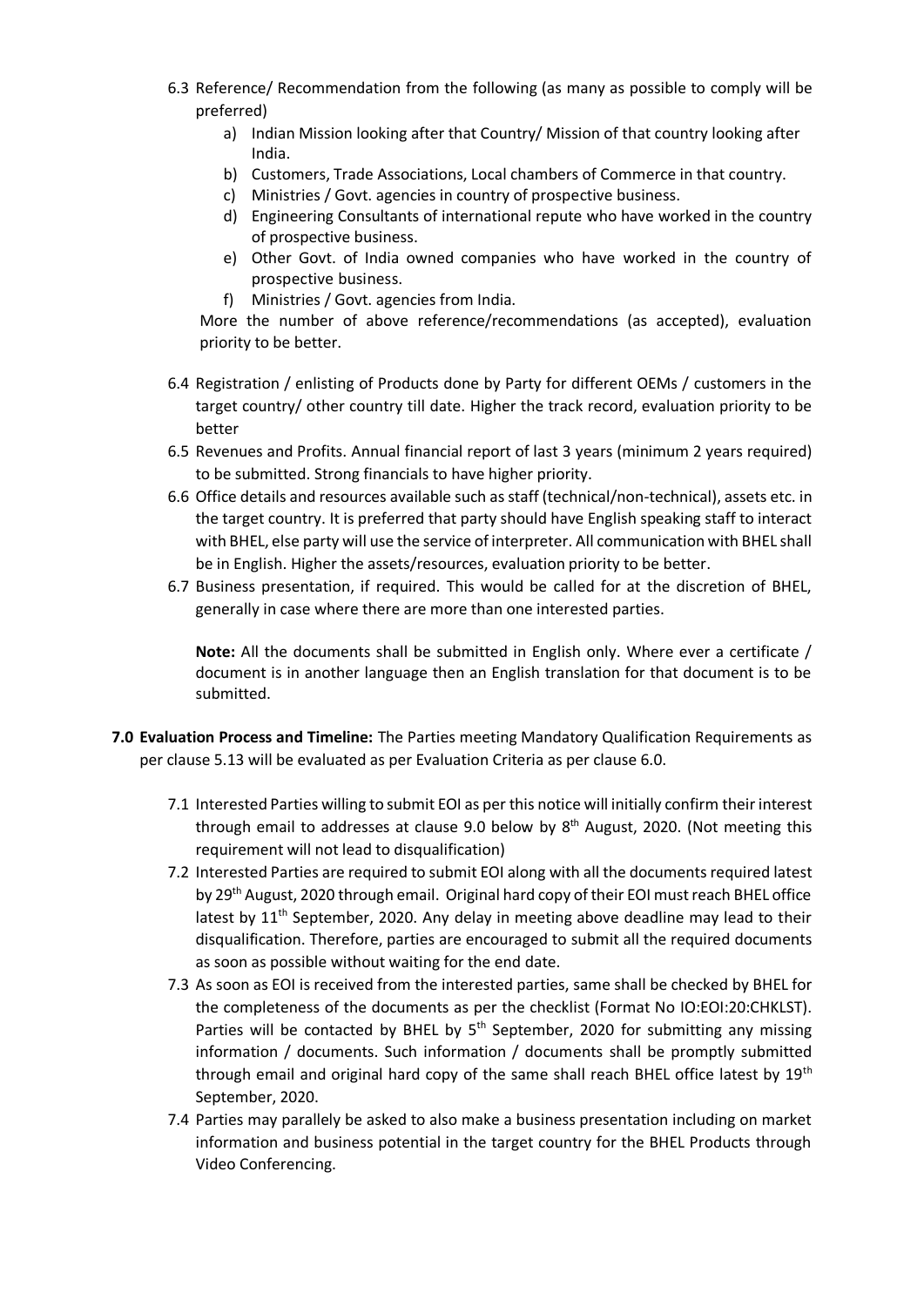- 7.5 Subject to satisfactorily meeting the qualification requirement & evaluation criteria, BHEL will then discuss and finalize the detailed terms & conditions of the agency agreement, on a success linked fixed percent commission basis, for the opportunities converted into order for BHEL. Payment of commission will be made on the pro-rata basis on receipt of payments from the client. Details of commission will be discussed and finalised with the shortlisted Parties and an Agency Agreement will be signed. In case of non-agreement on the detailed terms & conditions of the agency agreement, BHEL reserves the right to go to other responding parties.
- **8.0 EOI Submission Deadline:** Last date of receipt of EOI along with all the documents through email is 2400 hrs. on 29<sup>th</sup> August, 2020. Original hard copy of their EOI must reach BHEL office latest by 11<sup>th</sup> September, 2020.

#### **9.0 Contact Details for Document Submission/ Clarifications:**

9.1 Emails and soft copy of EOI and documents are to be submitted at the following mail address:

#### **rituraj@bhel.in; jitendra@bhel.in; akhilm@bhel.in**

9.2 Original hard copy of EOI and support documents to be submitted at:

Bharat Heavy Electricals Limited International Operations Division, 5<sup>th</sup> Floor, Lodhi Road, New Delhi – 110003 INDIA Attn.: Akhil Mehrotra, General Manager

9.3 Interested parties may seek clarifications in writing/through email/telephone/may also request for Video Conference to the following:

Email: akhilm@bhel.in; rituraj@bhel.in; jitendra@bhel.in; Phone: +91-11-41793 448 / 340 / 393 Mobile: +91-99108 86617 / 88003 16131 / 84488 50780

Further details can be obtained at **www.bhel.com**

**10.0 Right to Accept/Reject:** BHEL reserves the right to accept or reject any or all proposals without assigning any reasons whatsoever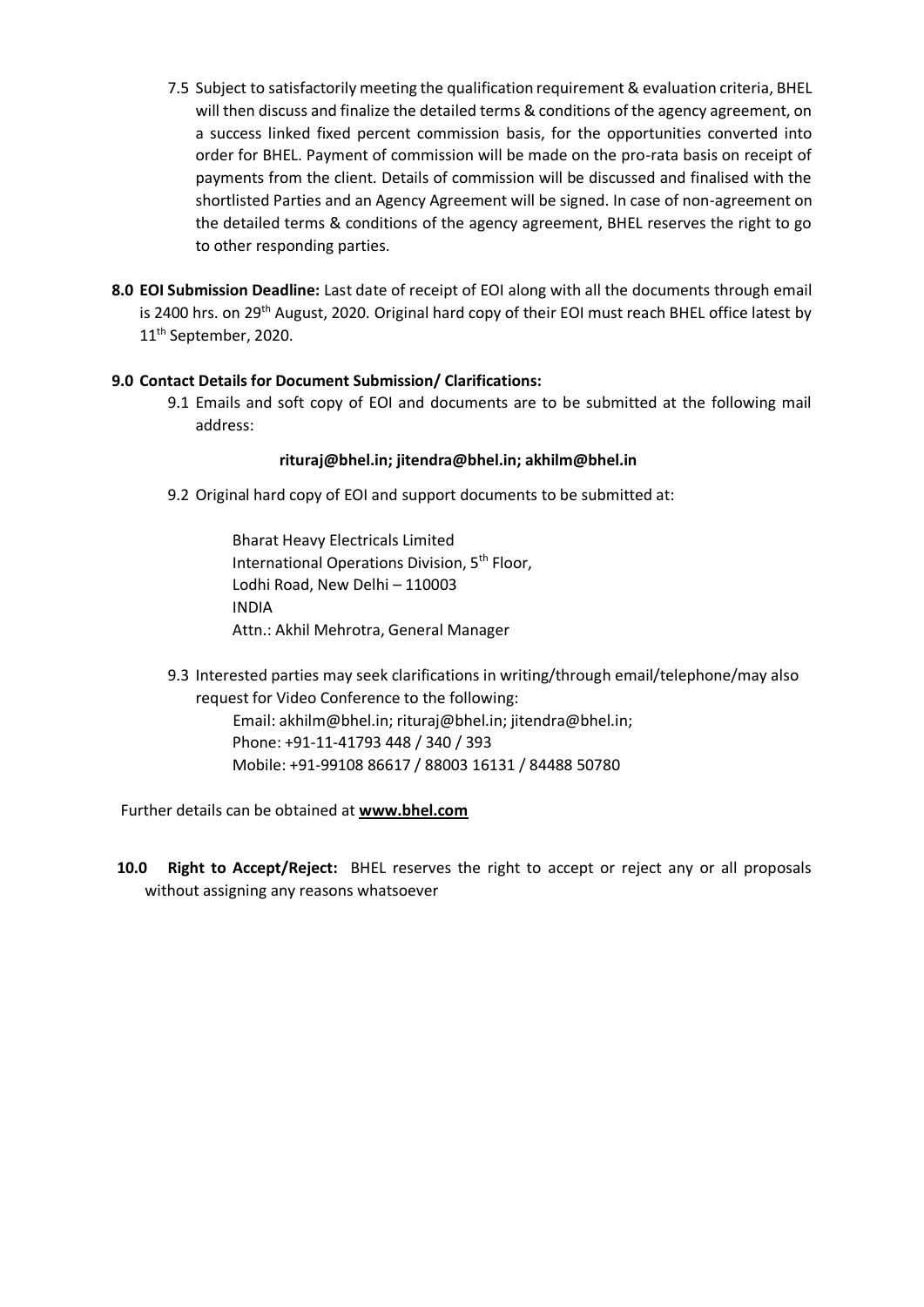Format No.: **IO:EOI:20:CHKLST**

# **CHECK LIST FOR DOCUMENTS TO BE SUBMITTED ALONG WITH EOI**

| SI. No. | Document                                     | Yes | No |
|---------|----------------------------------------------|-----|----|
|         | IO:EOI:20:01                                 |     |    |
| 2       | Registration Document as per clause 5.12 (2) |     |    |
| 3       | IO:EOI:20:02                                 |     |    |
| 4       | IO:EOI:20:03                                 |     |    |
| 5       | IO:DP:MKT:F06-01                             |     |    |
| 6       | IO:DP:MKT:F06-02                             |     |    |
| 7       | IO:DP:MKT:F06-03                             |     |    |
| 8       | IO:DP:MKT:F06-07                             |     |    |
| 9       | Documents as per Evaluation Criterion - 6.1  |     |    |
| 10      | Documents as per Evaluation Criterion - 6.2  |     |    |
| 11      | Documents as per Evaluation Criterion - 6.3  |     |    |
| 12      | Documents as per Evaluation Criterion - 6.4  |     |    |
| 13      | Documents as per Evaluation Criterion - 6.5  |     |    |
| 14      | Documents as per Evaluation Criterion - 6.6  |     |    |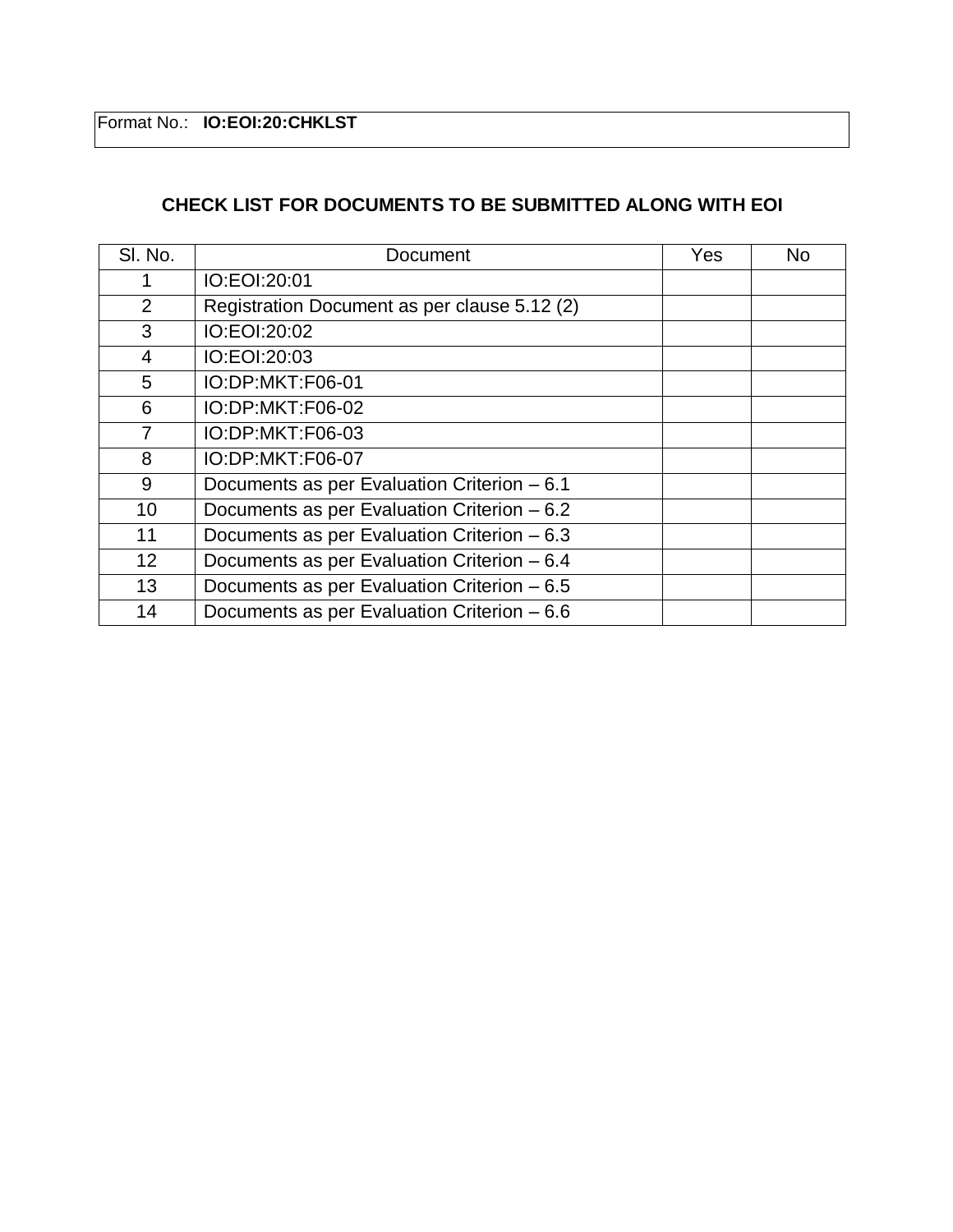(To be typed in the letterhead of the Party)

## **EXPRESSION OF INTEREST**

To, General Manager, Bharat Heavy Electricals Limited International Operations Divisions BHEL Lodhi Road New Delhi -110003

Dear Sir/ Madam,

Having examined the EOI, we, the undersigned, hereby offer to become the sales agent for the following products and countries in conformity with the terms and conditions of EOI:

| SI. No. | <b>Country</b> | <b>Product</b> |
|---------|----------------|----------------|
|         |                |                |
|         |                |                |

We are enclosing our response in original along with the details as per the requirements of the EOI, for your evaluation. It is further noted that any further clarification/ document sought by BHEL and not provided within 14 days, our proposal may be liable for not being considered further.

Should we be enlisted after evaluation, we agree to engage with BHEL for discussing and finalising the detailed terms & conditions for the agency agreement within the timelines stipulated by BHEL.

Place & date Signature & seal of the Authorized Signatory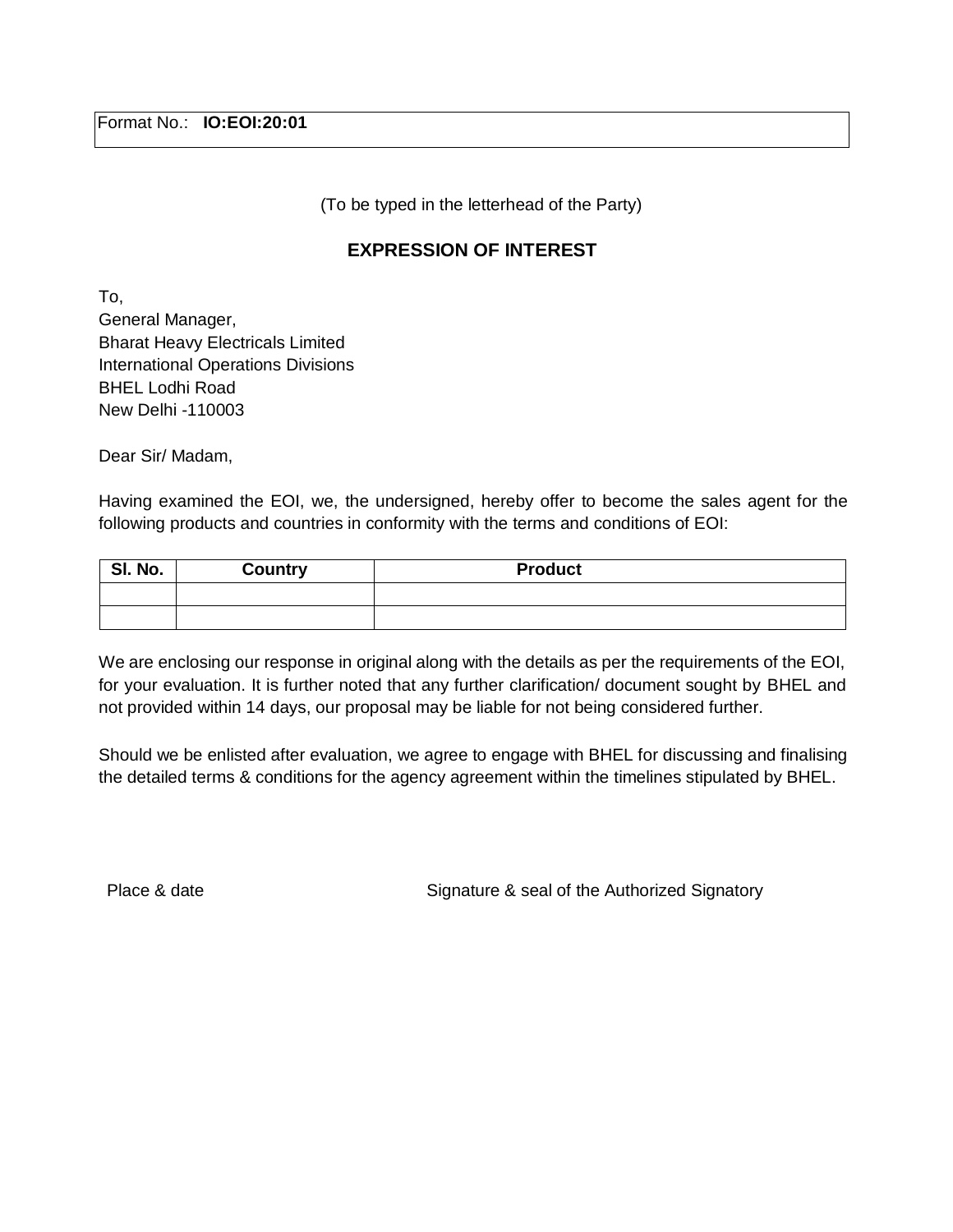Format No.: **IO:EOI:20:02**

# **[SUGGESTIVE FORMAT]**

### **ТО WHOMSOEVER IT MAY CONCERN**

### **(Solvency Certificate)**

- 1. \_\_\_\_\_\_\_\_\_\_\_\_\_\_\_\_\_\_\_\_\_\_\_\_\_\_ (name of the company), a company, with a paid-up capital of US\$  $\frac{1}{2}$  and a tangible net worth of US\$  $\frac{1}{2}$  as per latest audited financial statement.
- 2. The turnover of the company for the last financial year (as per latest audited financials) is US\$ \_\_\_\_\_\_\_\_\_\_\_\_\_\_. They enjoy credit facilities to the extent of US\$ \_\_\_\_\_\_\_\_\_\_\_\_\_\_ extended by \_\_\_\_\_\_\_\_\_\_\_\_\_\_\_\_\_\_\_\_\_\_\_\_\_\_ (name of the bank). Their dealings with the bank to date have been satisfactory and they have met their financial obligations to the Bank. \_\_\_\_\_\_\_\_\_\_\_\_\_\_\_\_\_\_\_\_\_\_\_\_\_\_\_\_\_\_\_\_ (name of the company) is solvent to the extent of US\$ \_\_\_\_\_\_\_\_\_\_\_\_\_\_, as disclosed by the information and record which are available with the bank.
- 3. The Company is financially sound.
- 4. The above information is being provided without any responsibility or liability whatsoever of the bank or any of its employees.

### **Signature & seal of the Authorized Signatory**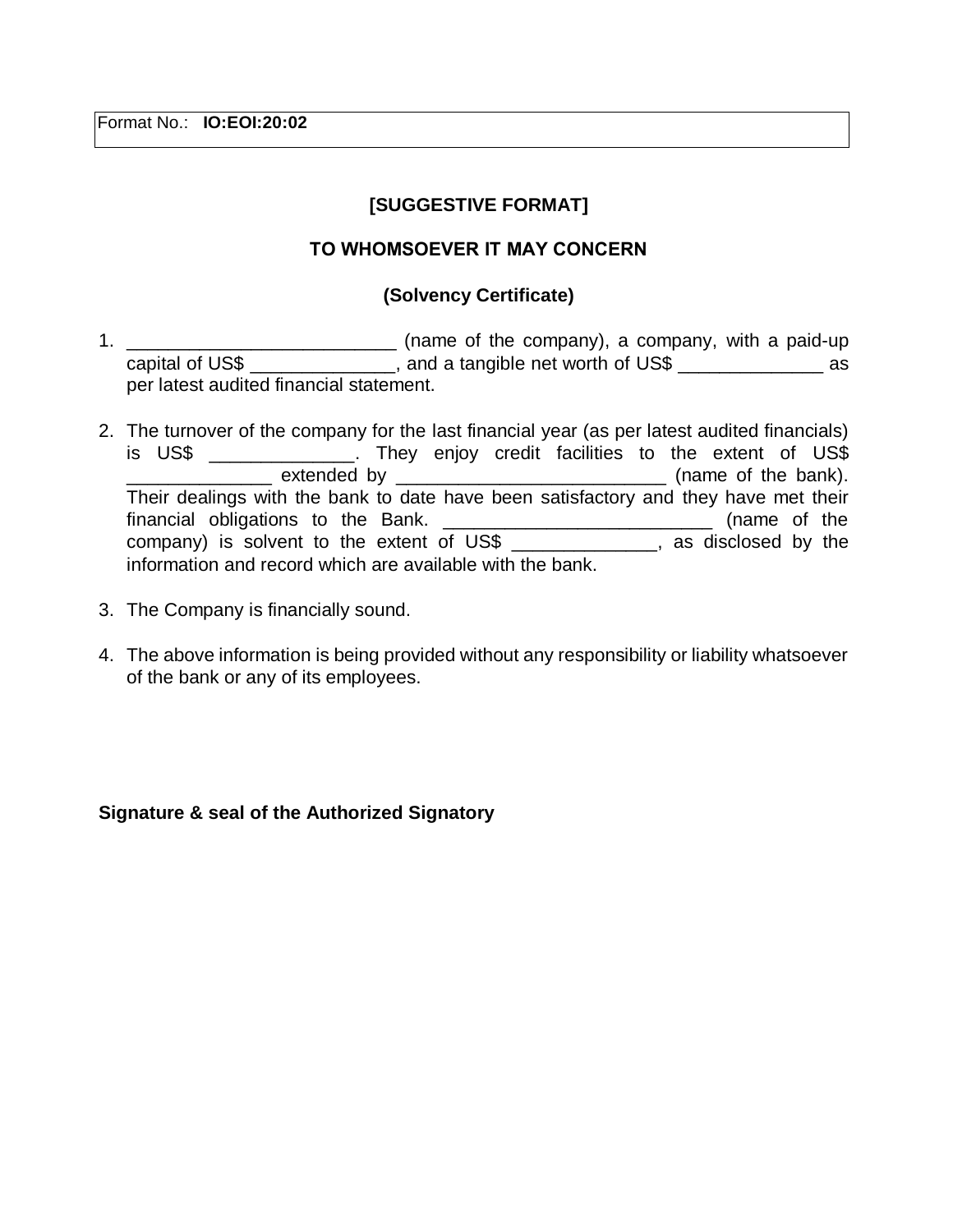### **CERTIFICATE FROM LEGAL FIRM FOR COMPANY IS ELIGIBLE AS PER THEIR COUNTRY LAWS TO ACT AS LOCAL AGENTS OF FOREIGN PRINCIPLE**

| This is to certify that            | (Country of prospective Business) does |
|------------------------------------|----------------------------------------|
| not have any law prohibiting M/s   | (name of the agent) to act as          |
| local agents of Foreign Principle. |                                        |

We hereby certify/declare that \_\_\_\_\_\_\_\_\_\_\_\_\_\_\_\_\_\_\_\_(Name of the legal Firm) is a licensed registered practitioner in \_\_\_\_\_\_\_\_\_\_\_\_\_ (Country of prospective Business)

(Authorized Signatory of the legal Firm)

**Please note:** The above certificate is to be issued by a Legal Firm in the country of Prospective business on their letter head with signature & seal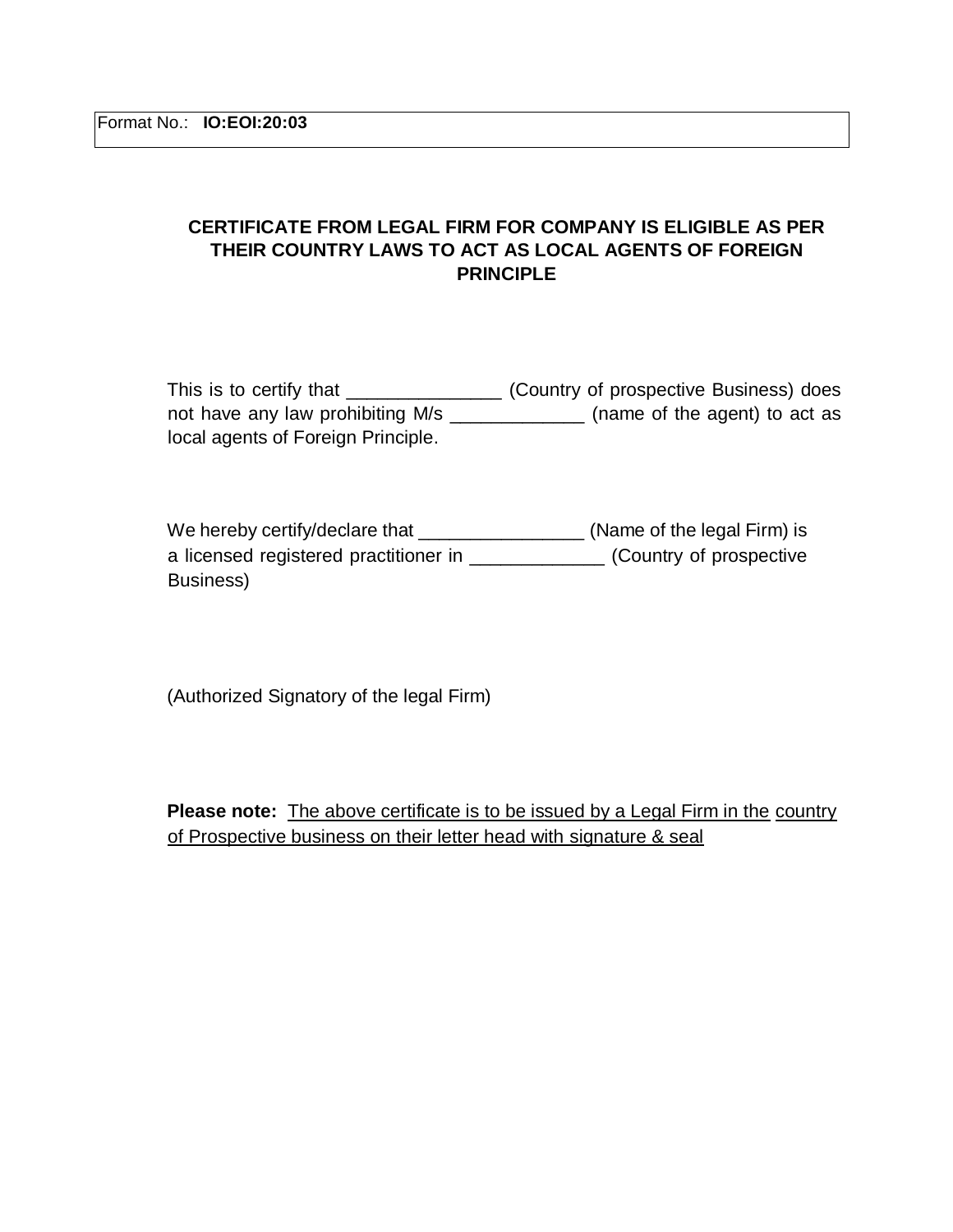# **AFFIDAVIT (ON NON-JUDICIAL STAMP PAPER)**

I, \_\_\_\_\_\_\_\_\_\_\_\_\_\_\_\_\_\_\_\_\_\_\_\_\_\_\_\_\_\_\_\_S/o. \_\_\_\_\_\_\_\_\_\_\_\_\_\_\_\_\_\_\_\_\_\_\_\_\_\_\_\_\_, aged about \_\_\_\_years, having office at  $\qquad \qquad$   $\qquad \qquad$  , do hereby solemnly affirm and state as under:-

That I am working as \_\_\_\_\_\_\_\_\_\_\_\_\_\_\_\_\_\_\_\_\_ in the \_\_\_\_\_\_\_\_\_\_\_\_ Company and I am authorized by the Company to execute the present documents and actions and I am competent and duly authorized to swear and depose this affidavit in my official capacity.

That the contents herein are true to the best of my knowledge and legal submissions made therein (if any) are based on the advice of counsel/licensed practitioner.

- 1. That I, on behalf of M/s. \_\_\_\_\_\_\_\_\_\_\_\_\_\_(name of the agent Company), declare under my responsibility that with reference to the operation/execution and/or smooth functioning of the prospective contract, including but not limited to activities prior, we shall adhere to the laws of the \_\_\_\_\_\_\_\_\_\_\_\_\_\_(country of prospective business) and the laws of the \_\_\_\_\_\_\_\_\_\_\_\_\_\_\_(country governing the agency agreement) and in the event of conflict between the two, shall forthwith inform BHEL in order to resolve such issue.
- 2. That we have not been blacklisted/ banned by any other Company/ Country.
- 3. That there is no conflict of interest with the business of BHEL and we shall act in favour of BHEL at all times hereafter.
- 4. That there are no legal cases pertaining to anti-bribery outstanding against us.
- 5. That we are in legal compliance with the local laws of (Country of prospective business) till date.
- 6. That our obligations extend to keep BHEL informed of any change in Local Laws of \_\_\_\_\_\_\_\_\_\_\_\_\_\_\_\_\_\_\_\_\_\_\_\_ (Country of prospective business)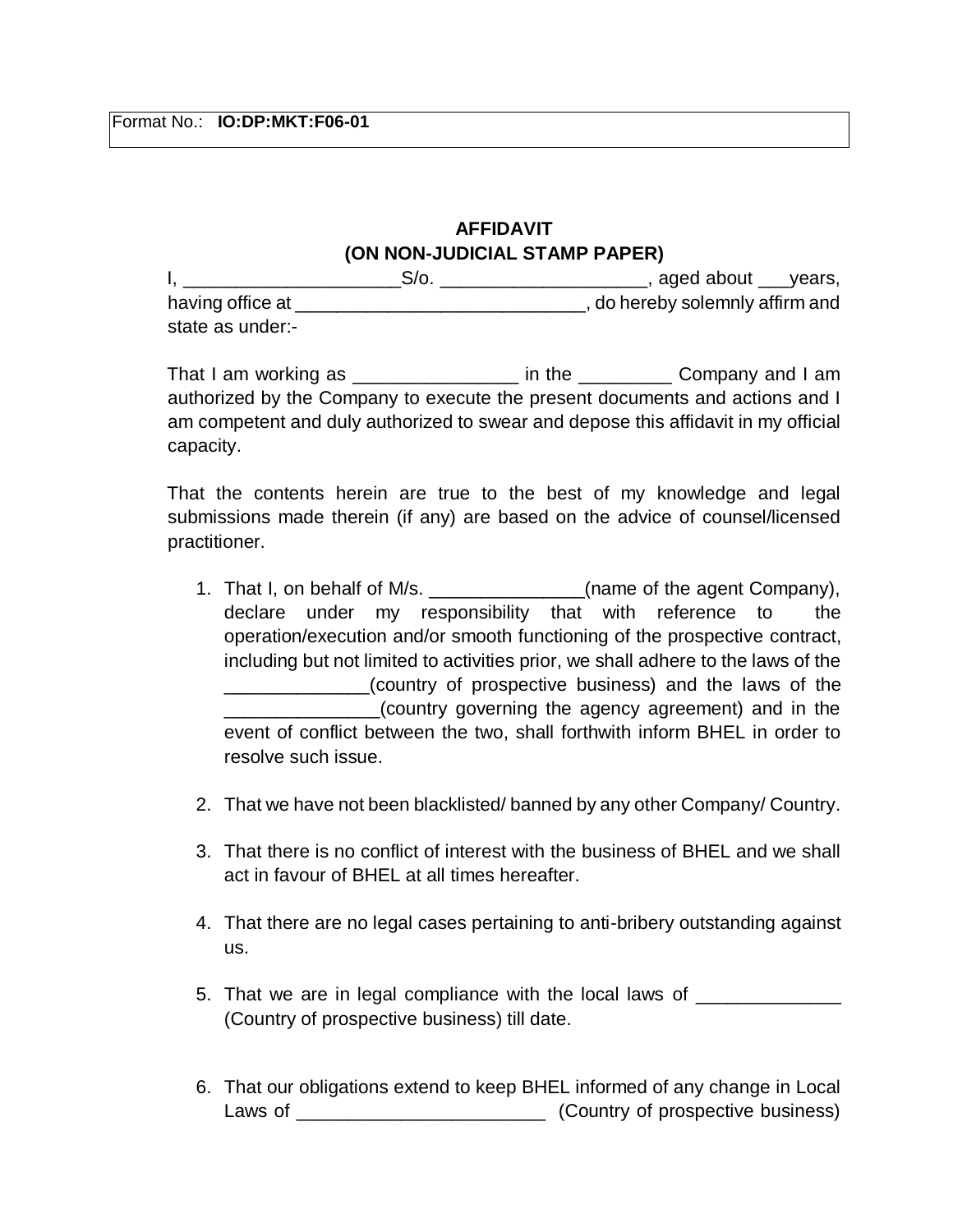that is worthy of consideration by way of issuances through a law firm which is a licensed registered practitioner in the \_\_\_\_\_\_\_\_\_\_\_\_\_\_\_\_\_ (Country of prospective business)

DEPONENT

# **VERIFICATION**

Verified at ------ on this the \_\_\_ day of \_\_\_ 2013. That the contents of the above affidavit are true and correct to the best of my knowledge. No part of it is false and nothing material has been concealed therefrom.

DEPONENT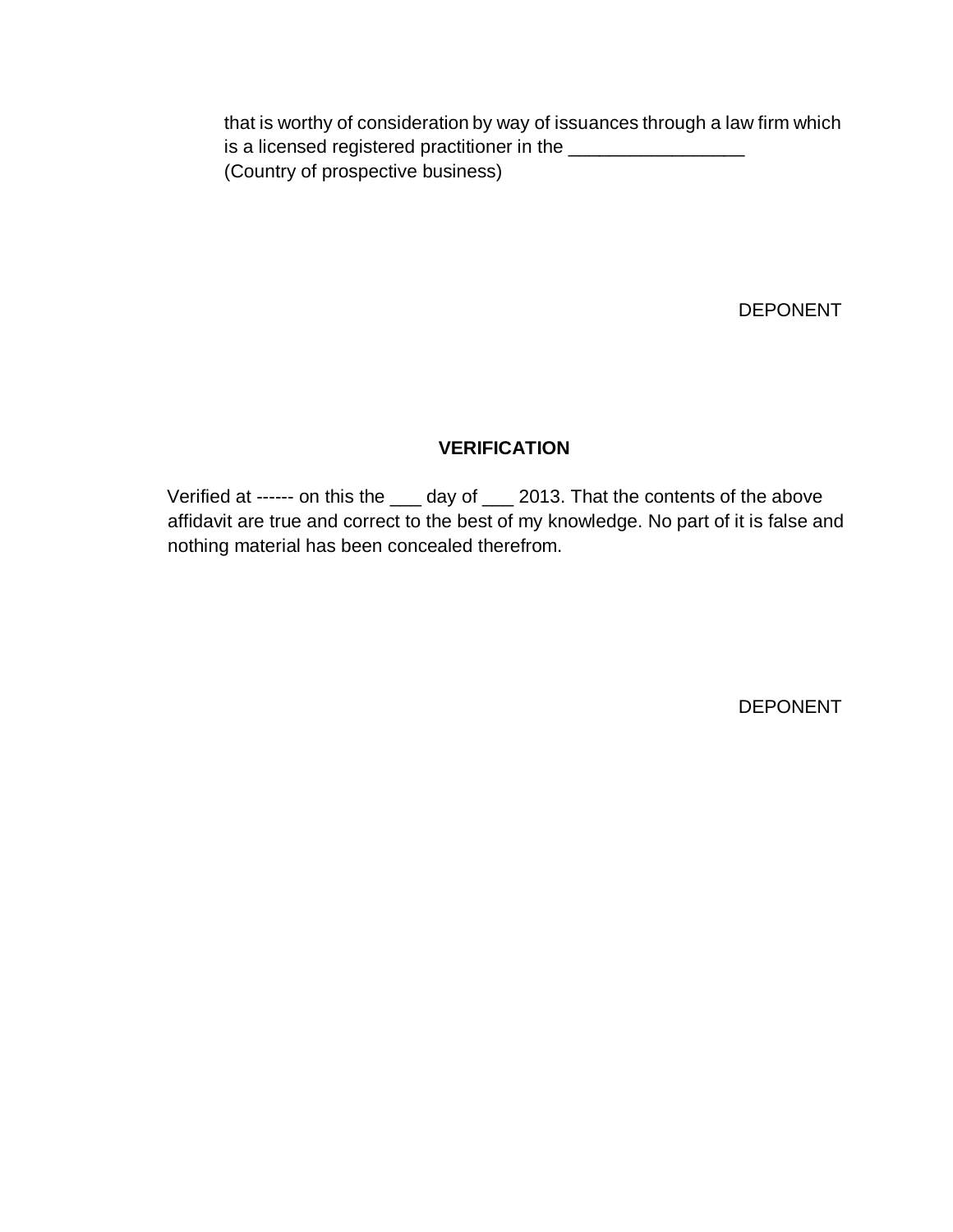# **CERTIFICATE FROM LEGAL FIRM FOR LAWS NOT PROHIBITING APPOINTMENT OF AGENTS**

This is to certify that \_\_\_\_\_\_\_\_\_\_\_\_\_\_\_\_\_ (Country of prospective Business) does not have any law prohibiting Appointment of Agents/ Service Provider.

We hereby certify/declare that \_\_\_\_\_\_\_\_\_\_\_\_\_\_\_\_\_\_\_\_ (Name of the legal Firm) is a licensed registered practitioner in \_\_\_\_\_\_\_\_\_\_\_\_\_(Country of prospective Business)

(Authorized Signatory of the legal Firm)

**Please note:** The above certificate is to be issued by a Legal Firm in the country of Prospective business on their letter head with signature & seal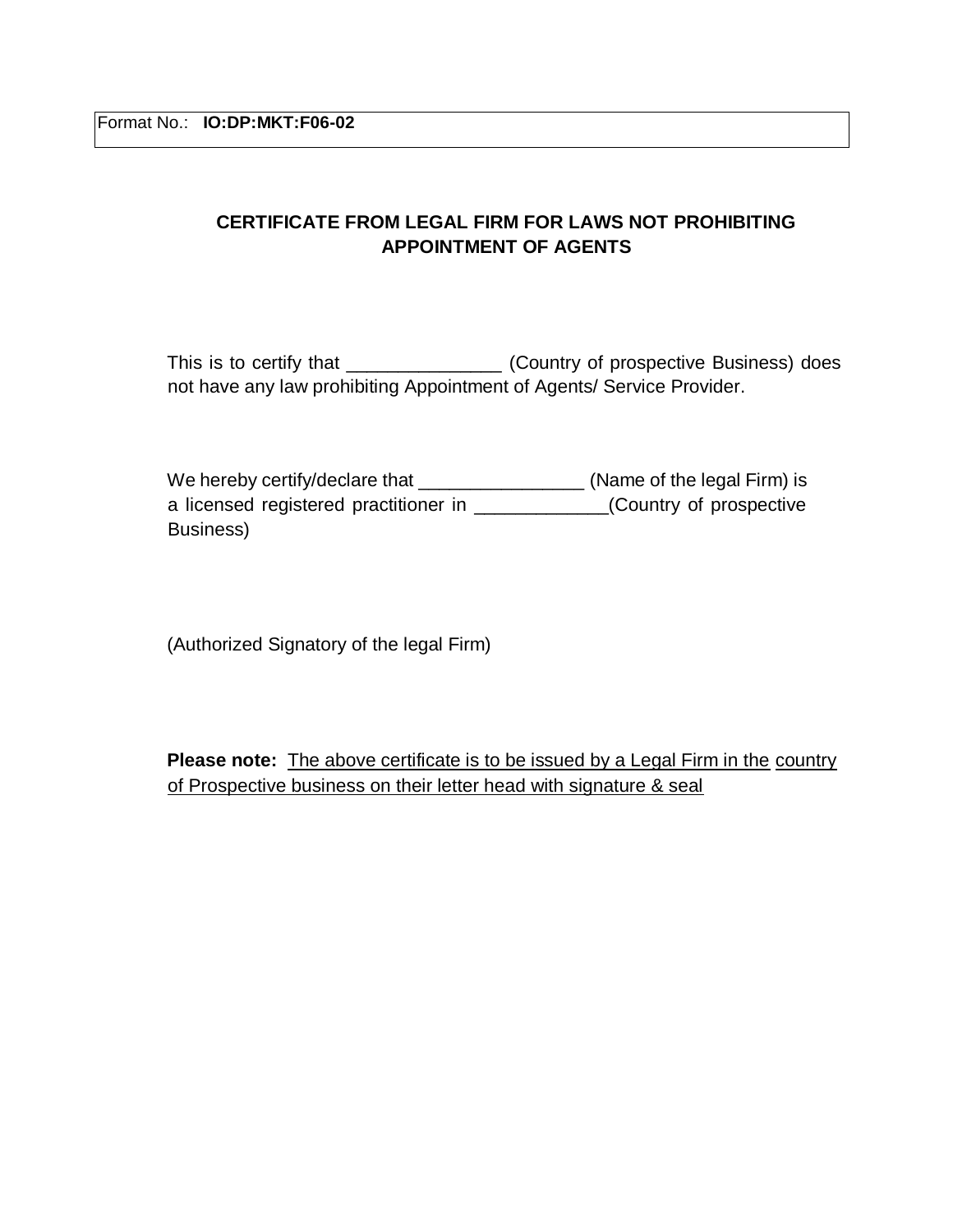Format No.: **IO:DP:MKT:F06-03** 

# **CONFIRMATION OF OFFICE**

I, the undersigned on behalf of M/s. \_\_\_\_\_\_\_\_\_\_\_\_\_\_\_\_ (name of the agent), declare under my responsibility that we have an office in \_\_\_\_\_\_\_\_\_\_\_ (country of prospective business) located at \_\_\_\_\_\_\_\_\_\_\_\_\_\_\_\_\_\_\_\_\_\_\_\_\_\_\_\_\_\_\_\_\_\_\_\_

(Authorized signatory)

**Please note:** The above certificate is to be issued by the agent on their letter head with signature & seal of their authorized signatory